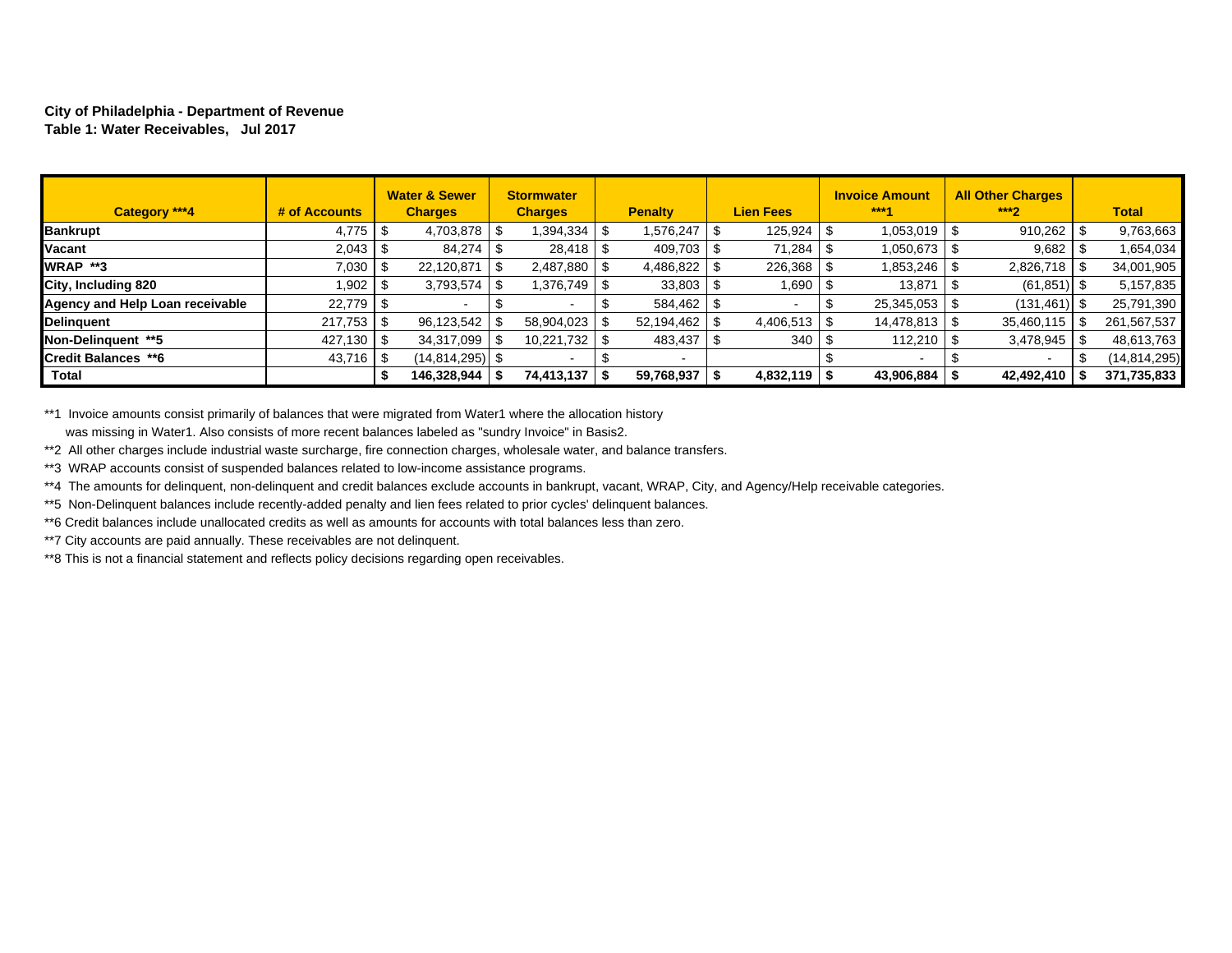## **City of Philadelphia - Department of Revenue**

 **Table 2: Comparison of Water Receivables, Jul 2017 and Jun 2017**

| <b>Category</b>            |    | <b>Jul 2017</b> | <b>Jun 2017</b>           | <b>1 Month Difference</b> |              |  |  |  |
|----------------------------|----|-----------------|---------------------------|---------------------------|--------------|--|--|--|
| <b>Bankrupt</b>            | \$ | 9,763,663       | \$<br>9,743,156           | \$                        | 20,507       |  |  |  |
| <b>Vacant</b>              | \$ | 1,654,034       | \$<br>1,667,514           | \$                        | (13, 480)    |  |  |  |
| <b>WRAP</b><br>**1         | \$ | 34,001,905      | \$<br>32,864,220          | \$                        | 1,137,684    |  |  |  |
| City, Including 820        | \$ | 5,157,835       | \$<br>39,857,906          | \$                        | (34,700,070) |  |  |  |
| Agency and Help Loan re \$ |    | 25,791,390      | \$<br>25,723,256          | \$                        | 68,134       |  |  |  |
| Delinquent **2             | \$ | 261,567,537     | \$<br>261,381,895         | \$                        | 185,643      |  |  |  |
| Non-Delinquent **2         | \$ | 48,613,763      | \$<br>39,931,494          | \$                        | 8,682,269    |  |  |  |
| <b>Credit Balances **2</b> | \$ | (14, 814, 295)  | \$<br>$(14, 591, 523)$ \$ |                           | (222,772)    |  |  |  |
| <b>Total</b>               | S  | 371,735,833     | \$<br>396,577,918         | \$                        | (24,842,085) |  |  |  |

Note:

\*\*1 WRAP accounts consist of suspended balances related to low-income assistance programs.

\*\*2 These amounts exclude accounts in bankrupt, vacant, WRAP, City, and Agency/Help Loan categories.

| <b>Category</b>               |    | <b>Jul 2017</b> |    | <b>Jul 2016</b>   | <b>1 Year Difference</b> |               |  |  |  |
|-------------------------------|----|-----------------|----|-------------------|--------------------------|---------------|--|--|--|
| <b>Bankrupt</b>               | \$ | 9,763,663       | \$ | 8,320,850         | \$                       | 1,442,813     |  |  |  |
| <b>Vacant</b>                 | \$ | 1,654,034       | \$ | 2,289,227         | \$                       | (635, 193)    |  |  |  |
| <b>WRAP</b><br>**1            | \$ | 34,001,905      | \$ | 35,264,857        | \$                       | (1, 262, 952) |  |  |  |
| City, Including 820           | \$ | 5,157,835       | \$ | 5,285,239         | \$                       | (127, 403)    |  |  |  |
| Agency and Help Loan re \$    |    | 25,791,390      | \$ |                   | \$                       | 25,791,390    |  |  |  |
| Delinquent **2                | \$ | 261,567,537     | \$ | 257,726,078       | \$                       | 3,841,459     |  |  |  |
| Non-Delinguent **2            | \$ | 48,613,763      | \$ | 44,245,861        | \$                       | 4,367,902     |  |  |  |
| <b>Credit Balances</b><br>**2 | \$ | (14,814,295)    | \$ | $(14,089,330)$ \$ |                          | (724, 964)    |  |  |  |
| Total                         | S  | 371,735,833     | S  | 339,042,782       | \$                       | 32,693,051    |  |  |  |

 **Table 3: Comparison of Water Receivables, Jul 2017 and Jul 2016**

Note:

\*\*1 WRAP accounts consist of suspended balances related to low-income assistance programs.

\*\*2 These amounts exclude accounts in bankrupt, vacant, WRAP, City, and Agency/Help Loan categories.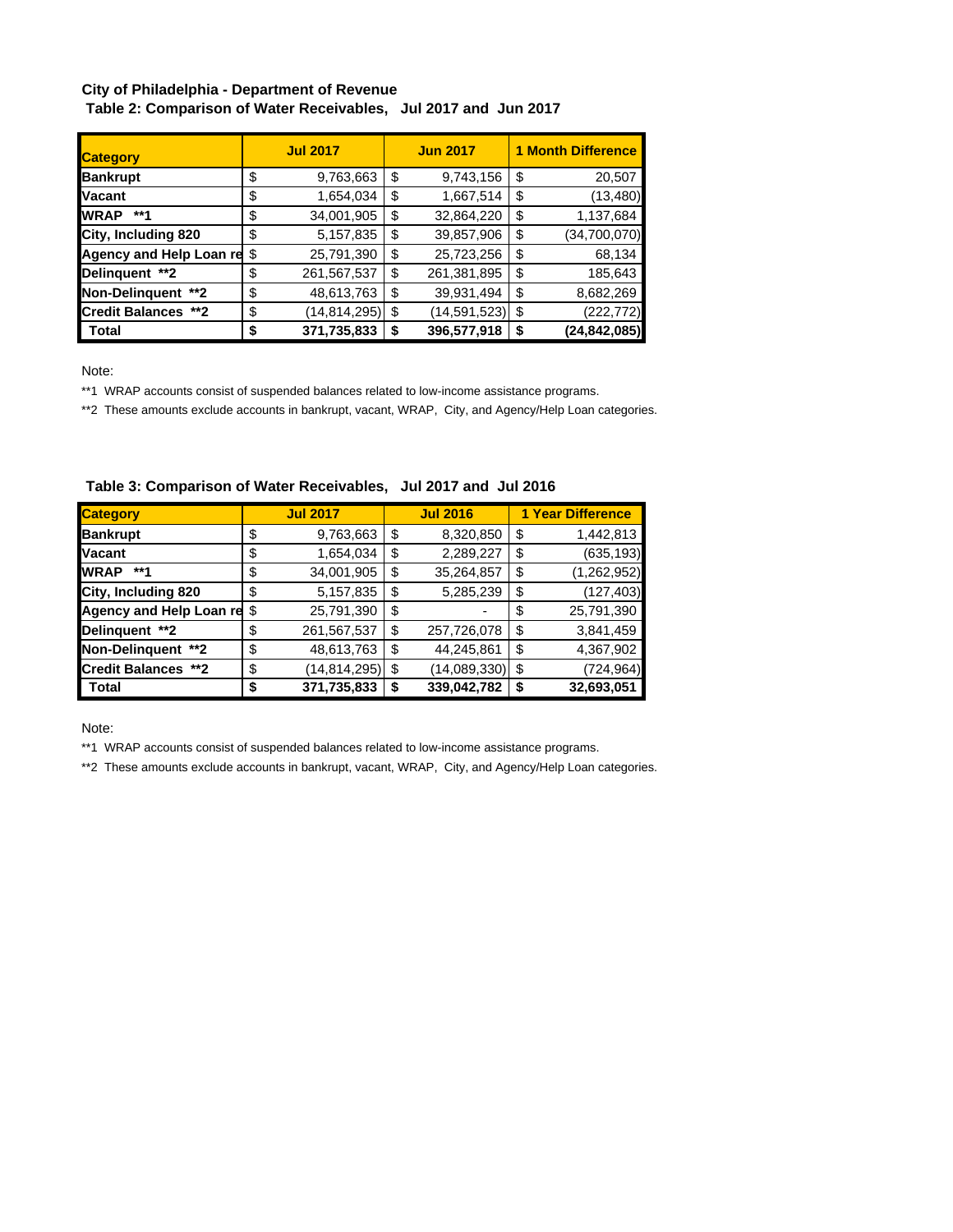## **City of Philadelphia - Department of Revenue Table 4: Aging of Delinquent Accounts, July 2017**

| <b>Category of each delinquent bill **3</b> | # of<br><b>Accounts</b> |      | <b>Water &amp; Sewer</b><br><b>Charges</b> | <b>Stormwater</b><br><b>Charges</b> | <b>Penalty</b>     | <b>Lien Fees</b> | <b>Invoice Amount</b><br>$***1$ | <b>All Other</b><br>Charges **2 | <b>Total</b> |
|---------------------------------------------|-------------------------|------|--------------------------------------------|-------------------------------------|--------------------|------------------|---------------------------------|---------------------------------|--------------|
| 3 months or less                            | 192,966                 | - S  | 14,613,002   \$                            |                                     | 3,740,075          | 639,707 \$       | 84,773 \$                       | $2,625,056$ \$                  | 28,024,397   |
| 4 to 6 months                               | $94,032$ \$             |      | 7,660,256   \$                             | $4,194,899$ \ \$                    | 2,496,161          |                  | $119,762$ \ \$                  |                                 | 17,640,803   |
| $\blacksquare$ 7 to 12 months               | 83,578                  | - \$ | 11,443,272   \$                            |                                     | $4,673,107$ \ \$   | $234,050$ \ \$   | 471,808 \$                      | $4,641,320$ \\$                 | 28,425,321   |
| More than 1 year - less than 2 years        | 71,575                  | - \$ | 14,239,225                                 | 11,328,290   \$                     | $8,957,370$ \ \ \$ | $366,900$ \$     | : ∥ 1.012,459                   | $6,496,473$ \$                  | 42,400,738   |
| More than 2 years - less than 5 years       | 64,800                  |      | 25,732,046   \$                            | 22,918,996 \$                       | 19,135,882         | 1,602,566   \$   | 1,143,674 S                     | $8,639,102$ \$                  | 79,172,314   |
| More than 5 years                           | 46,687                  |      | 22,435,742 \$                              | 7,178,289 \$                        | 13,191,867         | 1,563,290 \$     | 11,646,337                      | $9,888,441$ \\$                 | 65,903,965   |
| <b>Total</b>                                |                         |      | 96,123,542                                 | $58,904,023$ \$                     | 52,194,462         | 4,406,513        | 14,478,813                      | $35,460,115$   \$               | 261,567,537  |

Note: All aging categories exclude bankruptcies, vacant properties, WRAP accounts, City accounts, and Agency/Help Loan receivables.

\*\*1 Invoice amounts consist primarily of balances that were migrated from Water1 where the allocation history

was missing in Water1. Also consists of more recent balances labeled as "sundry Invoice" in Basis2.

\*\*2 All other charges include industrial waste surcharge, fire connection charges, wholesale water, and balance transfers.

\*\*3 Delinquent amounts are assigned to the aging category on a bill-by-bill basis according to the age of each bill; one customer can have delinquent amounts in multiple categories.